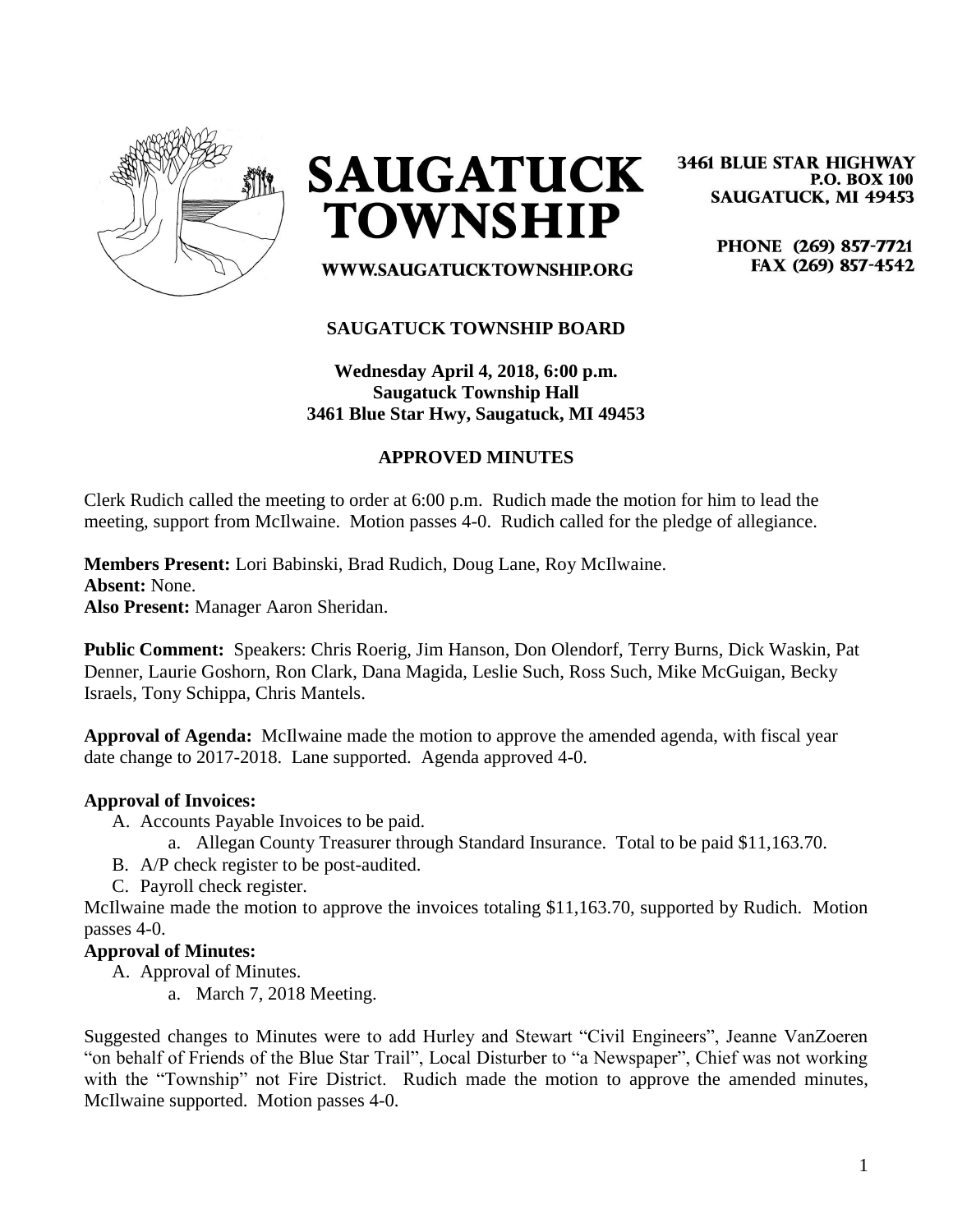## **Correspondence:**

A. Kathy Harthorn, Saugatuck Township.

B. Mike McGuigan, Saugatuck Township.

#### **Unfinished Business:**

A. Mute Swan Control Resolution. Rudich made the motion to not approve a Mute Swan Control Resolution and table the item indefinitely, supported by Lane. Motion passes 4-0.

## **New Business:**

- A. Township Supervisor Resignation. Jon Phillips resignation letter presented. Rudich made the motion to accept the resignation of Jon Phillips as Supervisor, as of March  $13<sup>th</sup>$ , supported by Lane. Motion passes 4-0.
- B. Joint Hearing Budget Hearing and Appropriations Act Truth in Taxation for the Current Fiscal Year 2017-2018. Rudich made the motion to open up the hearing, McIlwaine supported. Motion passes 4-0. No public comment. Sheridan explained several changes, including increases to Planning Department and Professional Services. Discussion on LED streetlights for 2018-2019. Discussion on Supervisor's salary. Public comments about Budget Hearing: Chris Roerig, Don Olendorf, Terry Burns, Becky Israels. Rudich made the motion to approve the amended budget for 2017-18 by Department, support by Babinski. Roll call vote: all vote yes. Motion passes 4- 0. Motion to adopt the budget based on the General Appropriations Act made by Rudich, McIlwaine supported. Roll call vote: all vote yes. Motion passes 4-0.
- C. Outfront Media Billboard Lease Agreement. Lease discussion. McIlwaine made the motion to approve the 10 year lease with Outfront Media #3985 amendment, support by Lane. Roll call vote: all vote yes. Motion passes 4-0.
- D. Fire Board Restated Rules and Bylaws. Rudich made the motion to approve the restated rules and bylaws amended February 19, 2018, Lane supported. Motion passes 4-0.
- E. Road Commission Work Order Dust Control. Discussion on annual dust control. Rudich made the motion to approve the Dust Control Program for 2018, support from McIlwaine. Motion passes 4-0.
- F. Saugatuck Schools Tax Collection Agreement. Discussion on collection costs. Babinski made the motion to approve the Saugatuck Public Schools agreement fee for collecting summer taxes at \$3.28 per parcel, Rudich supported. Motion passes 4-0.
- G. Ordinance Amendment Stays of Zoning Decisions. Discussion on amendment. Rudich made the motion to approve the in accordance with State law, with corrected date and corrected official, support from McIlwaine. Roll call vote: all vote yes. Ordinance amendment passes 4-0.
- H. Chief Janik Response. Rudich made the motion to approve the response letter to the Fire District Board and to include the October 13, 2017 letter from Steve Kushion, McIlwaine supported. Motion passes 4-0.

# **Committee Reports:**

- A. Planning Commission. Commission rescinded the denial of the Sand Mine on Old Allegan.
- B. Road Commission. Sheridan reported that the Township Road plan was available online.
- C. Interurban. No report.
- D. Fire Board. Report submitted by Chris Roerig.
- E. Open Board Report. Rudich made a motion to hold a special meeting April  $10<sup>th</sup>$  to appoint a Supervisor and discuss Supervisor salary. Motion passes 4-0. AMR coverage discussion. Babinski apologized for prior comments to resident and Fire Department. McIlwaine asked to discuss Meeting time.